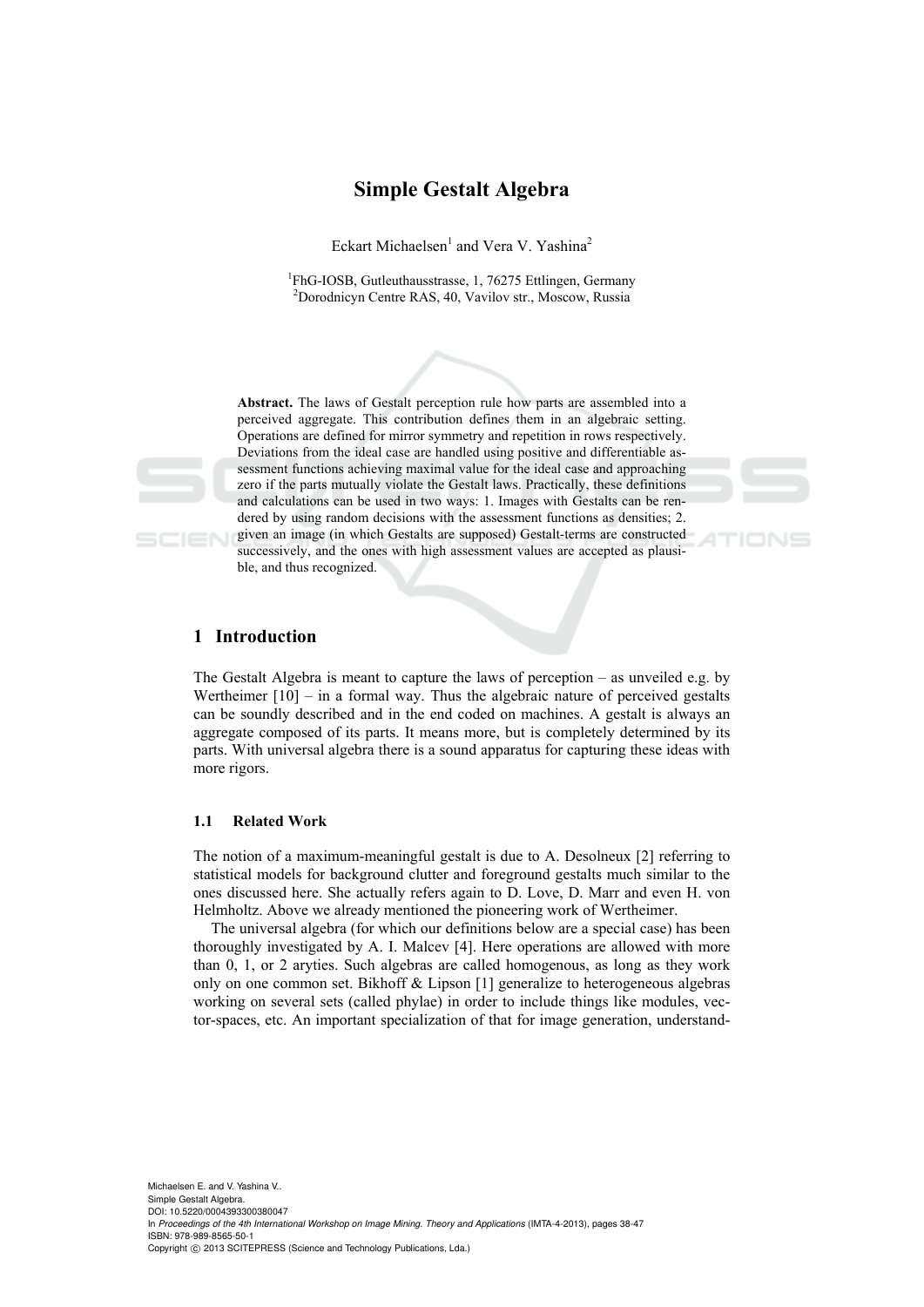ing, and mining is the Ritter image algebra [8, 9]. A very sophisticated pattern algebra with generators and connectors has been defined by Grenander [3]. Own previous work – however rather informal, lacking proven results – has been published in [6, 7].

## **2 Definition of the Simple Gestalt Algebra**

First the Gestalt space will be defined. Then two operations ( $|$ and  $\Sigma$ ) will be given, constructing new elements from given ones. While | is a binary operation,  $\Sigma$  is of unspecified arity. Closure will be proven, i.e. that all operations lead to well defined new elements of the Gestalt space. Thus the Gestalt algebra is a special form of a universal algebra in the Malcev sense. But we neither give neutral elements nor the projections, as is usually done in Algebra. Also inverse elements are not possible.



will be regarded as Gestalt space (of the plane). For each *gєG* the first component is called its **position**  $po(g)\in R^2$ ; the second component is called its **orientation**  $or(g)\in R$ *mod*  $\pi$ ; the third component is called its **scale** *sc(g)* $>0$ ; the fourth component is called its **assessment** *0≤as(g)≤1*. The Gestalt space obviously is a smooth manifold with boundaries. Figure 1 shows some random instances of the gestalt space. They are depicted in a grey-tone according to their assessment with white meaning assessment zero and black meaning assessment one. Uniform random attributes where chosen with position from  $[0,10] \times [0,10]$ , scale from  $(0,3]$ , and assessment from  $[0,1]$  respectively*.*

#### **2.2 Forming a Mirror Gestalt from two Parts**

**Definition 1**: (Mirror operation). The binary operation | is defined as

$$
g | h = \left(\frac{1}{2}(po(g) + po(h)), ori(po(g) - po(h)), | po(g) - po(h)| + \sqrt{sc(g)sc(h)}, a_{|}(g, h)\right).
$$
 (2)

The *position* of the new Gestalt results from averaging the positions of its parts. The orientation of the new Gestalt is a function *ori* of a 2D vector *v.* It is obtained by *ori(v)=arctan(v<sub>v</sub>/v<sub>x</sub>)* for  $v_x \neq 0$  and set to  $\pi/2$  if  $v_x = 0$ . The new scale is the sum of the Euclidean distance between the positions of the first and second part plus the geometric mean of the two scales. The assessment  $a<sub>l</sub>$  is a geometric mean of a product of four partial assessments: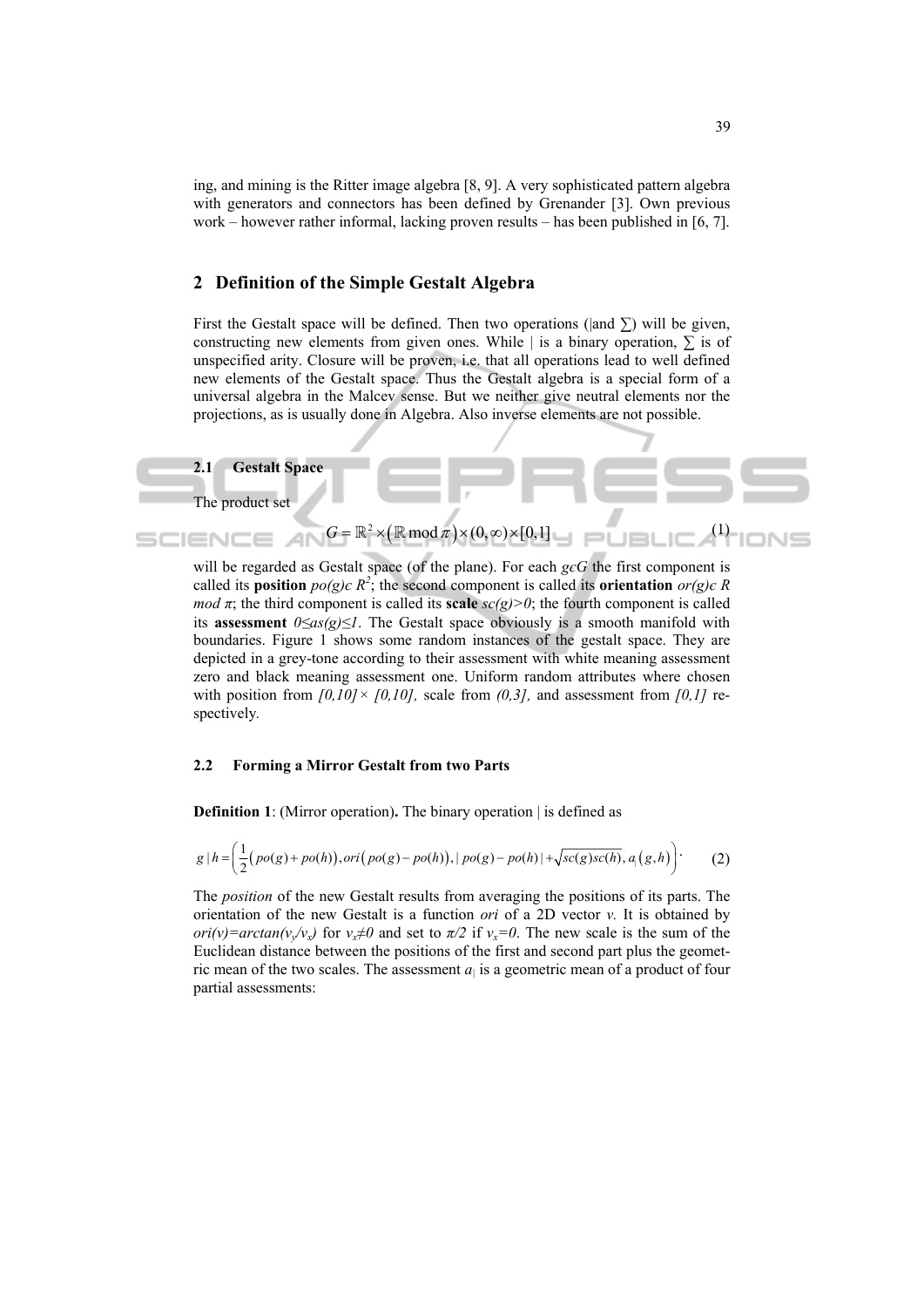

Before we give the definitions of these partial assessment functions let us consider the properties of two important help functions namely the **perceptual attention function** *exp(2-x-1/x)* on  $x > 0$  and the **angular neighbor function**  $\alpha = \frac{1}{2} + \frac{1}{2}\cos(2x)$  on  $0 \le x \le \pi$  as they are displayed in Figure 2.

$$
a_{\vert p} = e^{-\frac{2 - |p o(g) - p o(h)|}{\sqrt{sc(g) sc(h)}} - \frac{\sqrt{sc(g) sc(h)}}{|p o(g) - p o(h)|}},
$$
(4)

has thus the form of a perceptual attention, and if a denominator in (4) should be zero we may set continuously  $a_{\parallel p} = 0$ .

$$
a_{\vert,0} = \alpha \big( or(g) + or(h) - 2 or(g \vert h) \big), \text{ where } \alpha \text{ is the angular neighborhood.} \tag{5}
$$

$$
a_{\vert,s} = e^{2-sc(h)/sc(g)-sc(g)/sc(h)} \text{ (also a perceptual attention)},\tag{6}
$$

and another geometric mean

$$
a_{\parallel,a} = \sqrt{as(g)as(h)}\tag{7}
$$

Figure 3 shows examples of the operation at work. Actually, the small black part gestalts were generated using the method sketched in section 3.1.: 1) pick a random common orientation for the parts uniformly from  $[0, \pi)$ ; 2) disturb the position, scale, and orientation attributes according to the  $\epsilon$  value chosen. With rising  $\epsilon$  the new gestalt (depicted in grey) will get a lower assessment (depicted as brighter grey).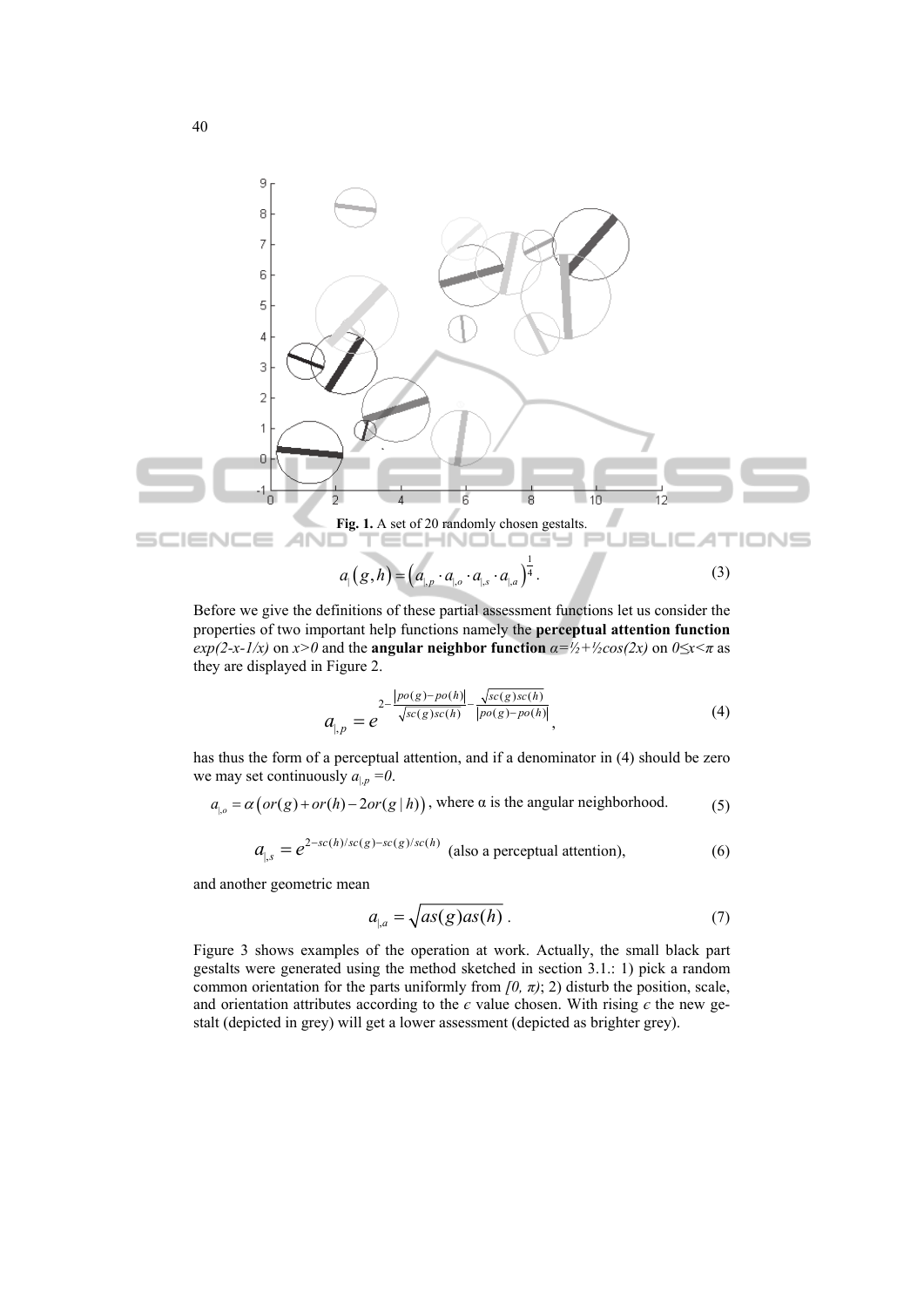

**Fig. 2.** Auxiliary functions for gestalt assessment calculation: Upper, perceptual attention;lower, angular neighborhood *α.* 



**Fig. 3.** Three terms of the mirror operation with left-to-right declining assessment (*є=0.05,0.1,0.2*).

**Theorem 1.** (Closure) *g*| $h \in G$  for any *g,*  $h \in G$ . Proof: 1) Position attribute: The average position of two points of  $\mathbb{R}^2$  is in  $\mathbb{R}^2$ . 2) Orientation attribute: Arctangent yields always an orientation value modulo  $\pi$ . Moreover, for  $v_x \rightarrow 0$  we have *ori* $\rightarrow \pm \pi/2$ , so the function *ori* is smooth except for  $v_x = v_y = 0$ . This occurs e.g. for  $g=h$ ; still also for these cases the orientation value is defined. 3) Scale attribute: Both, the absolute value, as well as the root, are positive, so is the sum of an absolute value and a root. 4) Assessment attribute: We shall prove that all four functions  $a_{\mu p}$ ,  $a_{\mu o}$ ,  $a_{\mu s}$ ,  $a_{\mu a}$ ,  $\epsilon$  [0,1] then the geometric mean (3) will also be there:  $a_{\vert p}$  and  $a_{\vert s}$  are functions of the form  $exp(2-x-1/x)$ ; it is easily verified that this positive function takes its maximum value *1* for  $x=1$ ; for  $x\rightarrow 0$ , $\infty$  this function approaches zero (and thus is smooth everywhere,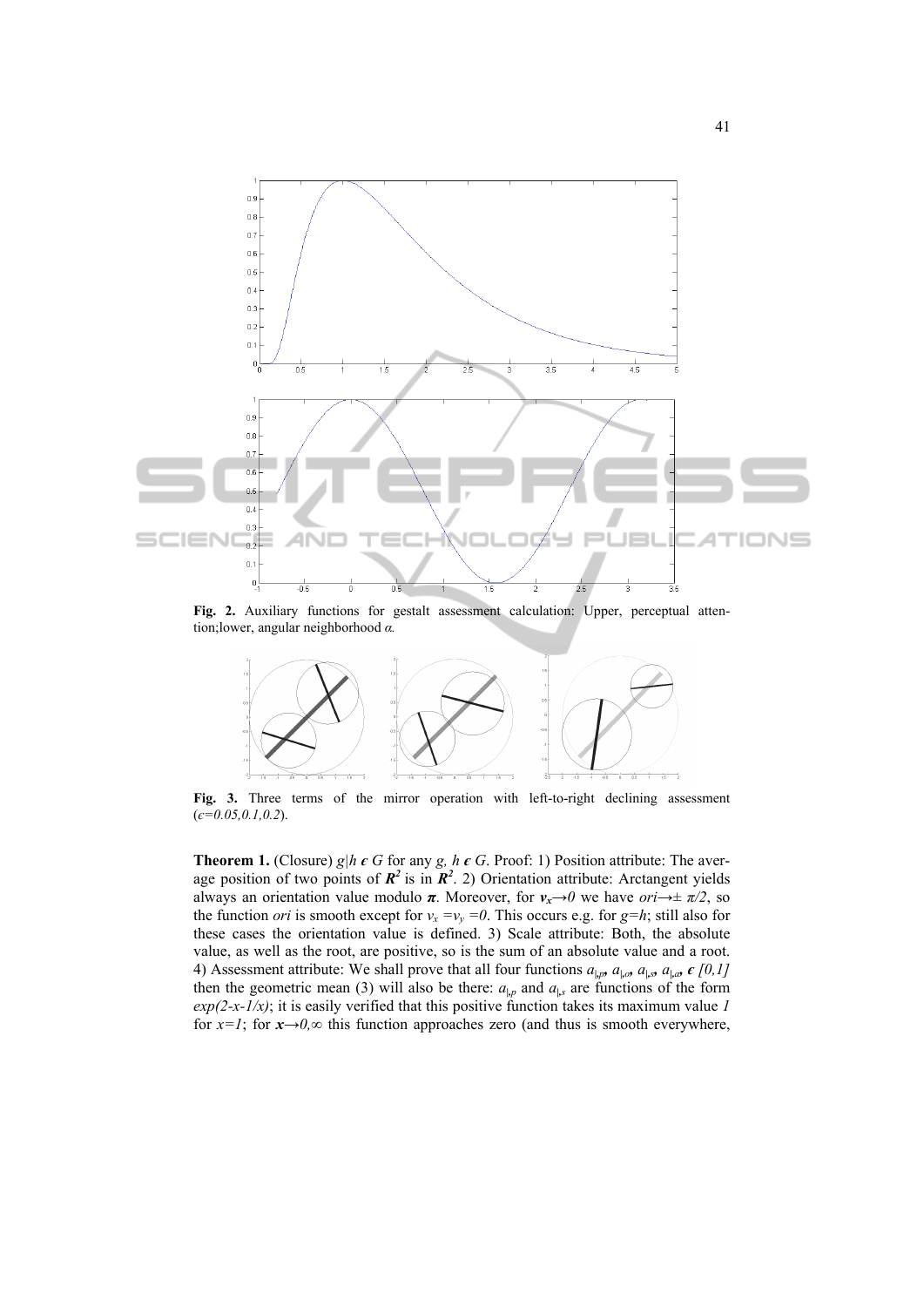see also Fig. 2); for  $a_{10}$  consider (5) where some operations inside the orientation attribute are performed, which is a group with respect to addition; the function  $\alpha$  is bounded between zero and one; *a|,a* is again a geometric mean of values from *[0,1].*□

**Lemma 1.** (Commutativity)  $g|h=h|g$  for any *g, h*. Proof: By checking symmetry of definitions and function *ori*. □ Note, that interchanging *g* and *h* can be interpreted as operation of the trivial two member group.

**Lemma 2.** (Self is worst)  $as(g|g)=0$  for any *g*. Proof: By checking (4) we find  $a_{1p}=0$ for this case and thus a zero in the product  $(3)$ . $\square$ 

*Remark 1.*  $a_{1p} = 1$  if  $|p(g)-p(h)|$  equals the geometric mean of  $s(g)$  and  $s(h)$ ; else it will be smaller. If they are much further away of each other or much closer  $a_{1p}$  will approach zero. A deviation of some factor *t >1* causes the same punishment as a corresponding deviation of factor *1/ t*.

*Remark 2.* The orientation assessment function  $\alpha$  gives  $\alpha(0) = \alpha(\pi) = 1$  and  $\alpha(\pi/2) = 0$ ; ONS so according to (5)  $a_{10} = 1$  iff the orientations are mirror symmetric to each other with respect to  $or(g|h)$ . This is why we call this operation "mirror operation". See also Figure 3 for examples of assessment better *1- є.*

**Lemma 3.** (Monotonicity)  $\left(\frac{sc(g) \cdot sc(h)}{2} \leq \frac{sc(g) \cdot h}{2} \right)$  for any *g, h.* Proof: By checking (2) and because absolute values are positive. $\Box$ 

#### **2.3 Summation into Row Gestalts**

**Definition 2:** (Mirror operation). The operation  $\Sigma$  is of arity *n>1*. It is defined as

$$
\sum g_1...g_n = \left(\frac{1}{n}\sum po(g_i), ori\left(\sum_{i=1}^{n-1}po(g_{i+1})-po(g_i)\right), sc_{mid} + |po(g_n) - po(g_1)|, a_{\sum}(g_1,...,g_n)\right)
$$
(8)

So the *position* of the new Gestalt results from averaging the positions of its parts. The orientation of the new Gestalt is obtained from summing up the difference vectors of the positions, where the function *ori* of a 2D vector *v* is again obtained by *ori(v)=arctan(v<sub>y</sub>/v<sub>x</sub>)* provided that  $v_x \neq 0$  and *ori* =  $\pi/2$  else. The new scale is obtained from the Euclidean distance between the positions of the first and the last part plus the geometric mean of the scales  $sc_{mid} = (sc(g_1) \dots sc(g_n))^{1/n}$ . The assessment is again a geometric mean of a product of four partial assessments

$$
a_{\Sigma}(g_1,...,g_n) = (a_{\Sigma,p} \cdot a_{\Sigma,o} \cdot a_{\Sigma,s} \cdot a_{\Sigma,a})^{\frac{1}{n}},
$$
\n(9)

Where the positioning assessment is acquired as deviation from set-positions as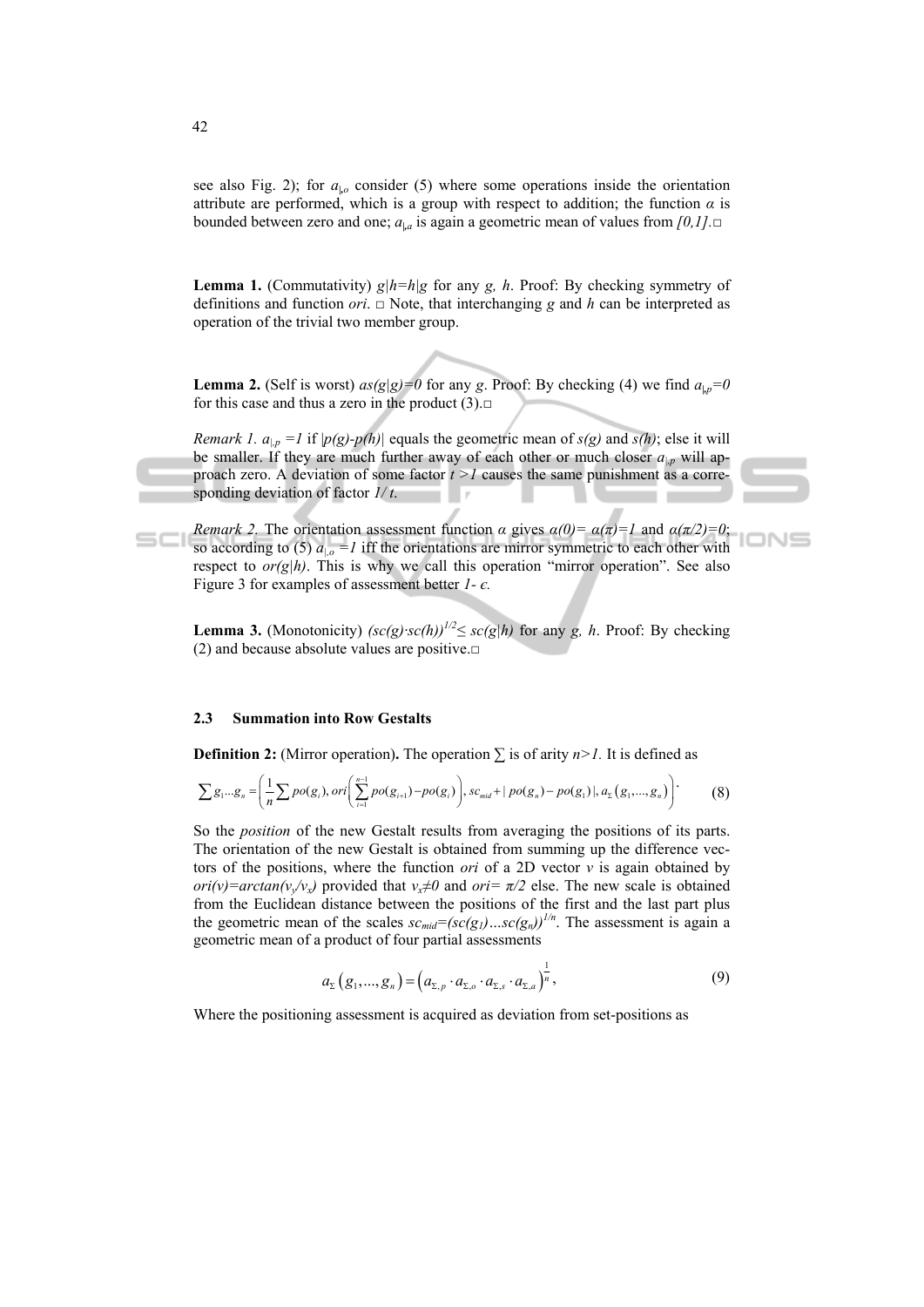$$
a_{\Sigma,p} = \left[ \prod_{i=1}^{n} e^{-\frac{|p o(g_i) - s e t_i|}{s c(g_i)}} \right]^{\frac{1}{n}} \text{ with } \sum_{s \in t_i = p(\Sigma g_1 \dots g_n) + s(\Sigma g_1 \dots g_n)} \frac{i - (n-1)/2}{n-1} \left( \frac{\cos\left( or(\Sigma g_1 \dots g_n)\right)}{\sin\left( or(\Sigma g_1 \dots g_n)\right)} \right) \tag{10}
$$

and we make use again of assessing angular differences by function  $\alpha$  of (4) setting

$$
a_{\Sigma,o} = \left(\prod_{i=1}^n \alpha\left(o(g_i) - avo(g_1...g_n)\right)\right)^{\frac{1}{n}},\tag{11}
$$

Here the average orientation *avo* is obtained by summing up all orientations (as unit vectors) and using *ori* from (7). This can be problematic if the sum should equal zero.

$$
a_{\Sigma,s} = e^{(2n-t_1-\ldots-t_n-1/t_1-\ldots-1/t_n)/n}, \text{ where } t_i = sc(g_i)/sc_{mid}
$$
 (12)

and *sc<sub>mid</sub>* is again the geometric mean of the scales, and also

$$
a_{\Sigma,a} = (a(g_1) \cdot ... \cdot a(g_n))^{\frac{1}{n}}.
$$
 (13)

Figure 4 shows examples of the operation at work. Actually, the small black part gestalts were generated using the method sketched in section 3.1.: 1) Specify how many parts are to be built (in this case 5). From this follows the set-positions and the common scale of the parts; 2) pick a random common orientation for the parts uniformly from  $(0, \pi)$ ; 3) disturb the position, scale, and orientation attributes according to the  $\epsilon$  value chosen. With rising  $\epsilon$  the new gestalt (depicted in grey) will get a lower assessment (depicted as brighter grey).



**Fig. 4.** Three terms of the row operation with left-to-right declining assessment (*є=0.05,0.1,0.2*).

**Theorem 2.** (Closure)  $\Sigma g_1...g_n$   $\epsilon$  *G* for any  $g_1...g_n$   $\epsilon$  *G*. Proof: 1) Position attribute: The average position of *n* points of  $\mathbb{R}^2$  is in  $\mathbb{R}^2$ . 2) Orientation attribute: Arctangent yields always an orientation value modulo  $\pi$  (see part 2 of proof of theorem 1). 3) Scale attribute: Both, the absolute value as well as the root are positive, so is the sum of an absolute value and a root. 4) Assessment attribute: We shall prove that all four functions  $a_{\sum p}$ ,  $a_{\sum o}$ ,  $a_{\sum o}$ ,  $a_{\sum a} \in [0,1]$  then the geometric mean (9) will also be there: *a*<sup>*∑*</sup>,*p* is a product of functions of the form *exp(-x)* where *0*≤*x* and thus bounded by zero and one;  $a_{\overline{y},o}$  is a geometric mean of values obtained by function  $\alpha$  and thus bounded

mг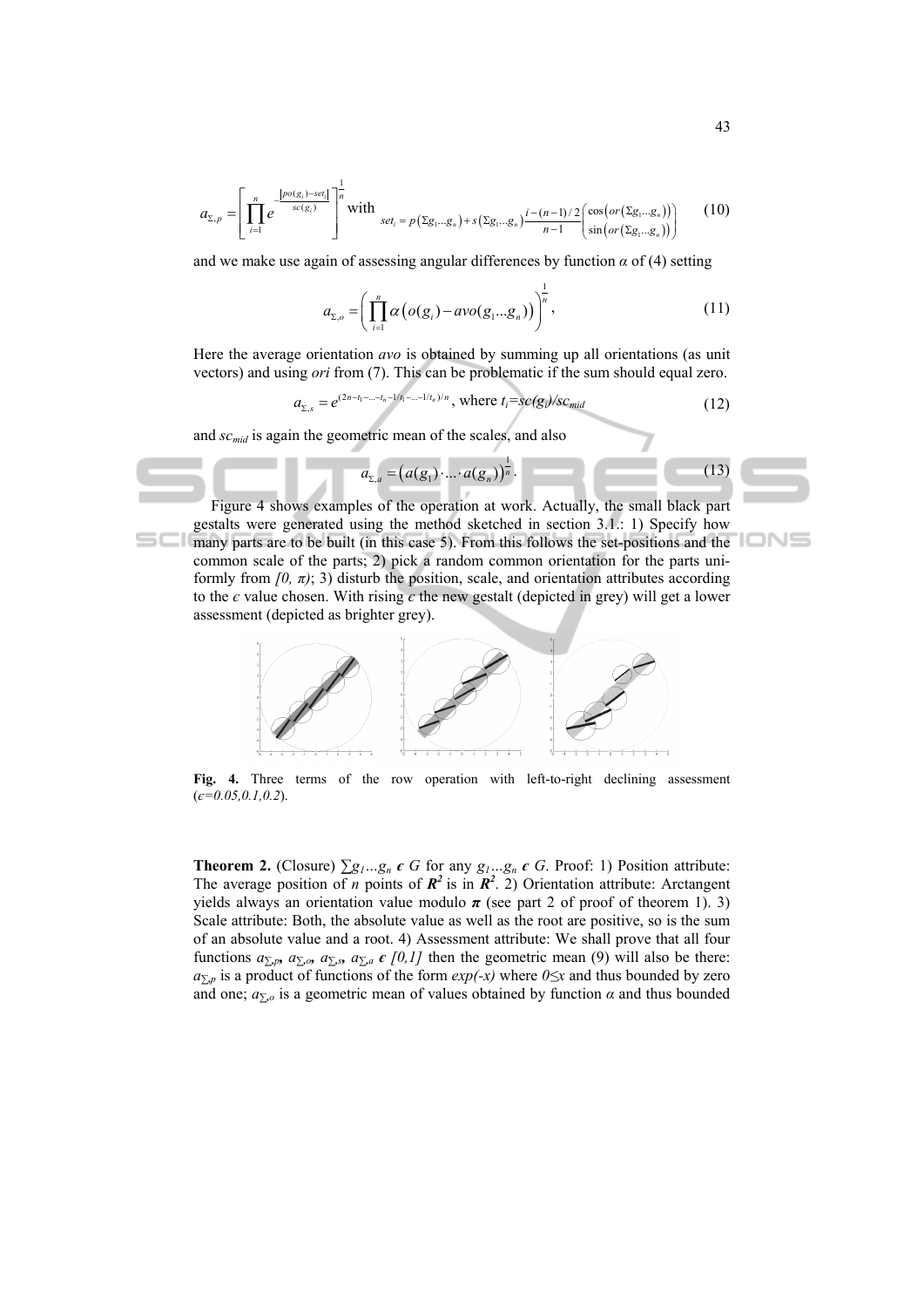between zero and one;  $a_{\Sigma,s}$  is obtained from (12) which may be decomposed into a product of *n* factors of form (4);  $a_{\sum a}$  is again a geometric mean of values from  $[0,1]$ .

**Lemma 4.** (Generalized commutativity)  $\sum g_n...g_1 = \sum g_1...g_n$  for any  $g_1...g_n$ . Proof: By checking symmetry of definitions and function *ori*. □ Note, the index mappings  $\{i \rightarrow i, i \rightarrow n+1-i\}$  are a sub-group of the group of index permutations.

**Lemma 5.** (Self is worst)  $as(\sum g...g)=0$  for any *g*. Proof: By checking (10) we find  $a_{\bar{y},p} = 0$  for this case and thus a zero in the product (3).□

**Lemma 6.** (Monotonicity)  $\left(\frac{sc(g_1)}{sm}, \frac{sc(g_n)}{sm}\right)^{1/n} \leq \frac{sc(\sum g_m g)}{sg}$  for any  $g_1...g_n$ . Proof: By checking (8) and because absolute values are positive.□

# **3 Some Useful further Definitions and Results**

For a small  $\varepsilon > 0$ , we may define the relation  $=_{\varepsilon}$  by  $g =_{\varepsilon} h$  iff  $|as(g) - as(h)| \leq \varepsilon$  and the other attributes of *g* and *h* are equal. Then we get

JE

**Lemma 7.** For any small  $\varepsilon > 0$  exists a small angle  $\delta$  such that for any *g* and *h*  $g|h = g|g|$  if  $|or(g)-or(g|h)+\pi/2| \leq \delta$  and  $|or(h)-or(g|h)+\pi/2| \leq \delta$ . Proof: Comparing (2) and (8) we find  $po(g|h)=po(\sum gh)$ ,  $or(g|h)=or(\sum gh)$ , and  $sc(g|h)=sc(\sum gh)$  respectively. The same holds for the assessment components: (4) equivalent to (10), (6) equivalent to (12), and (7) equivalent to (13). The only difference is in (5) versus (11). But for  $|or(g)-or(g|h)+\pi/2|<\delta$  and  $|or(h)-or(g|h)+\pi/2|<\delta$  we will have both  $a_{\sum,p}>1$ -  $\varepsilon$  and  $a_{\vert p} > l$  -  $\varepsilon$ .

Recall here that for small angles  $\delta$  the  $cos(\delta)$  can be approximated as *1*. So for very small  $\varepsilon$ *>0,*  $\delta$  may be a considerable deviation. We will always have particular interest in such cases, where the same parts arranged differently in a term still yield the same (or *ε*-same) gestalt object:

**Definition 3:** (Gestalt equivalence)**.** We define a gestalt-term recursively: 1) Each *g* $\epsilon$ *G* is a term. 2) For two terms *s* and *t s|t* is a term as well as for *n* terms  $t_1...t_n \sum t_1...t_n$ is a term. Interchanging *s* and *t* as well as reordering  $t_1...t_n$  into  $t_n...t_l$  does not change the value of the term in gestalt space (Lemmata 1 and 4). Thus there is an equivalence relation defined on the set of gestalt-terms. The corresponding equivalence classes are the main objects of our interest (gestalts).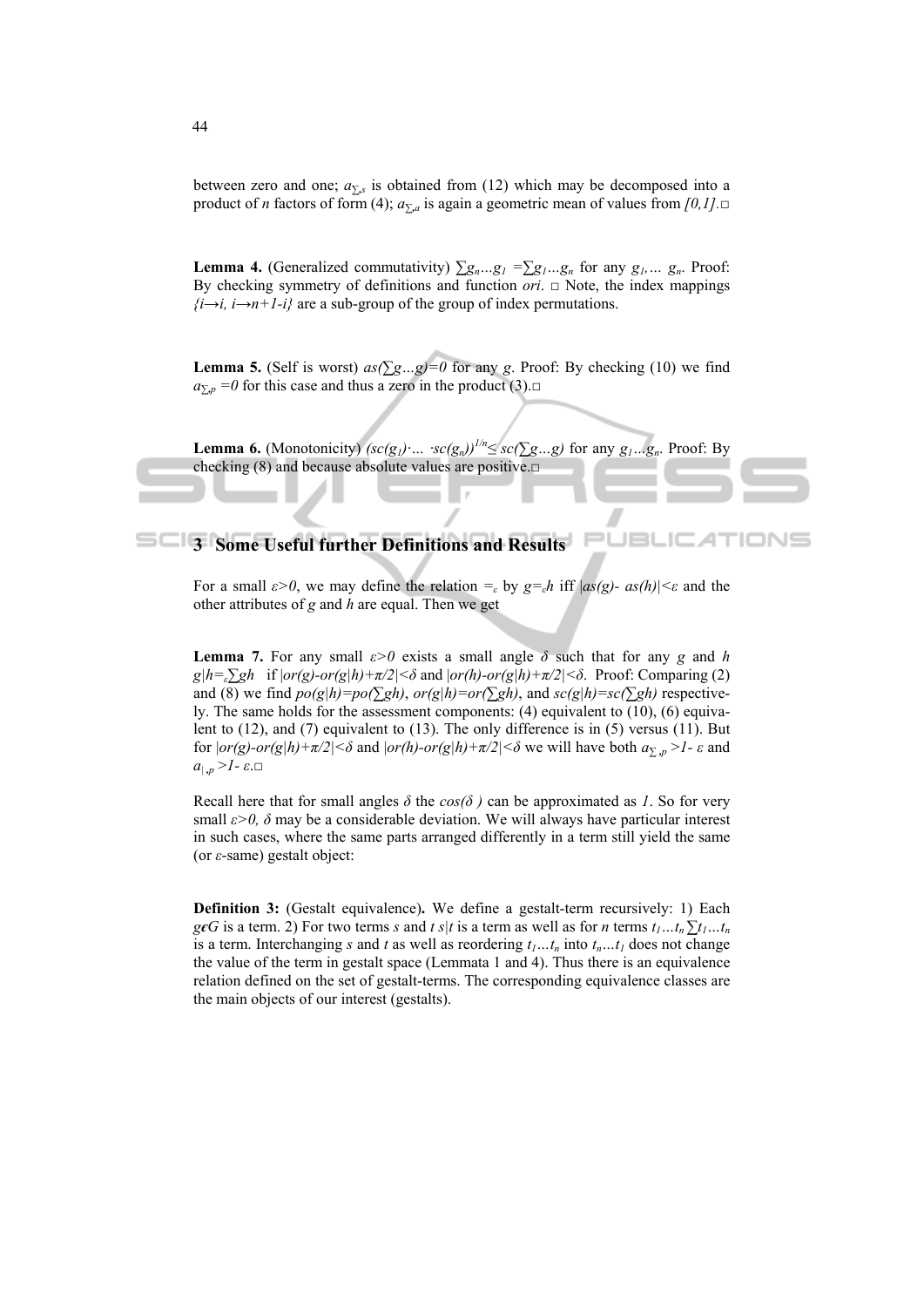**Definition 4:** (Search regions). For *g* $\epsilon$ *G* and  $\epsilon$ *>0* the set *{h* $\epsilon$ *G;* ass(*g*|*h*)*>1*-  $\epsilon$ *}* is called *ε*-mirror-search-region; For  $g_i \epsilon G$ ,  $0 \le i \le n$ , and  $\varepsilon > 0$  the union of sets

$$
\bigcup_{j \neq i} \{g_j \in G; as\left(\sum g_1...g_n\right) > 1 - \varepsilon\} \tag{14}
$$

is called *ε-i-n*-row-search-region.

## **4 Gestalt Algebra at Work**

We state that only gestalts with high assessments are meaningful. Thus the margin of the manifold, where  $as(g)=1$ , is of most interest. Close to this margin, i.e. where  $as(g)=1-\epsilon$  with a small  $\epsilon > 0$ , only small deviations from the ideal gestalt laws occur. Two possible utilizations are possible: Generative and reducing.

### **4.1 Generating Gestalts**

One or more large Gestalts are set by a user filling the screen (or sheet). Then recursively each Gestalt is decomposed by: 1) Choosing randomly an operation from | and *∑* and (if it is not |) an arity *n*; 2) Choosing decompositions accordingly and at random such that the (normed) assessment functions are used as densities for drawing the new positions, orientations, and scales, respectively. To this end the integrals of the assessment functions over the whole admissible domain must be finite, so that they can be normed using the inverse of the integral as factor. Then they can be used as probability density functions for the random choice.

From Lemmas 3 and 6 it follows, that the Gestalts thus generated will become smaller and smaller. The generation may be terminated if they are smaller than a threshold (e.g. 5 Pixel). Then all these Gestalts can be drawn rendering an image. If the random numbers are not newly drawn for each branch of the term tree, but instead copied from one branch to the other, the image will exhibit interesting symmetries.

### **4.2 Reducing Gestalts**

Primitive gestalts of small size are obtained from a digital image. The simplest way is using one of the commonly used edge detection methods. They are assessed e.g. according to the gradient magnitude. Position and orientation are also naturally given. The scale is fixed and obtains the same value for all primitives (such as two or three pixel). Another possibility is using the well-known SIFT method. It naturally sets the position, orientation, scale and assessment attributes for each extracted feature (i.e. primitive gestalt).

Then the gestalts are successively and at random combined into new gestalts. Again the assessment functions are used for drawing with preference. A suitable interpretation system for doing so has also been given by [5]. In the end terms of the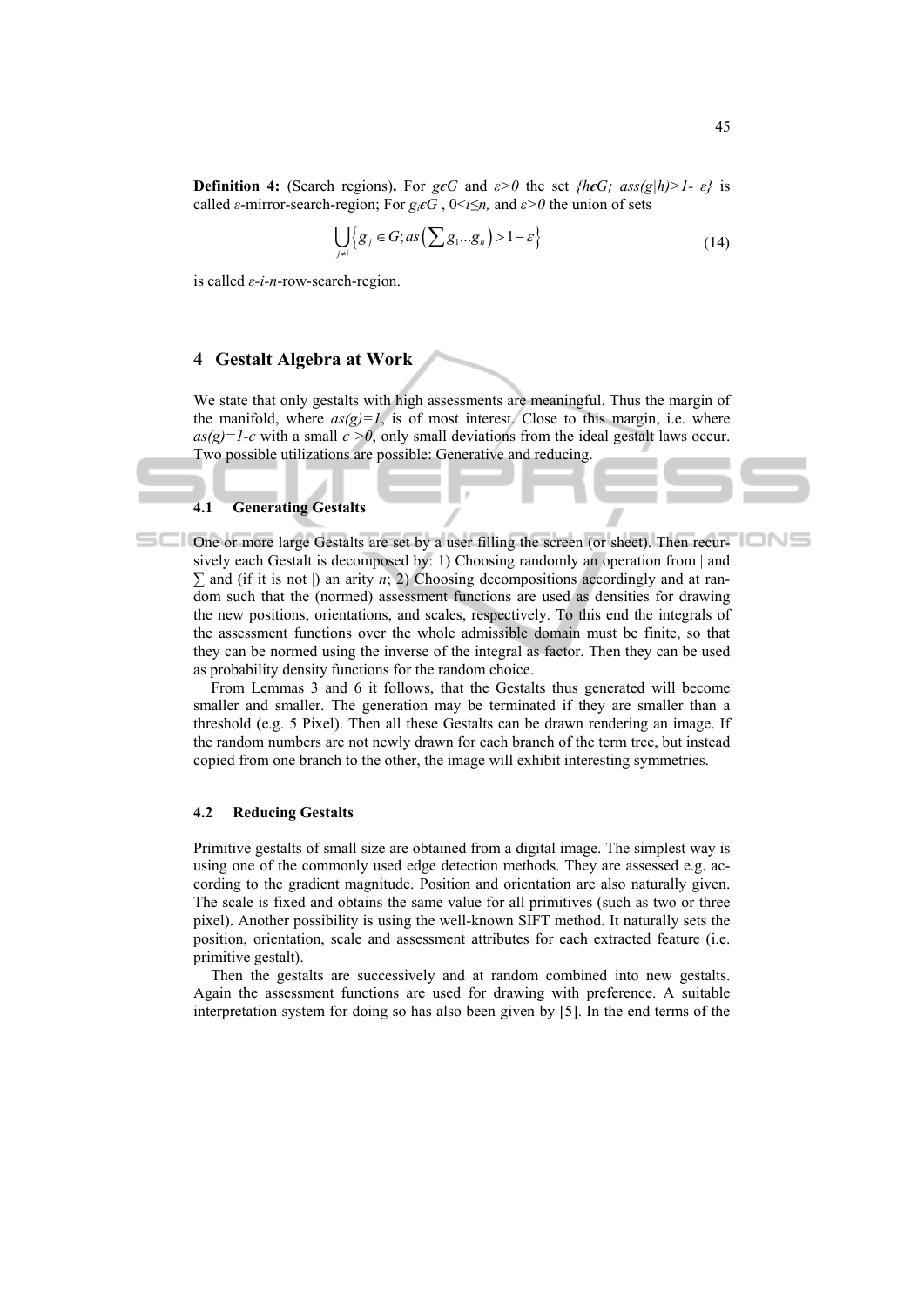Gestalt Algebra are reduced from images. They may be visualized as reduction trees. Each such term has an assessment. For such procedure Definition 2 is of high interest, since equivalent terms may be reduced on different branches of the search. In order to avoid combinatorial explosion with the size of the terms, it is important to store the terms as representatives of the equivalence classes, and avoid multiple storage.

Drawing with preference means that the interpreter works on a set of existing gestalts. It selects better assessed ones with higher probability. Then it looks for suitable partners to form new gestalts using the three gestalt operations. "Suitable" here means it queries the set for partners such that the resulting gestalts have assessment *1-є* with a small  $\epsilon > 0$ . **Search regions** in the gestalt space can be constructed by fixing  $\epsilon$  and setting the derivative of the assessment function zero.

Figure 4 illustrates this: One gestalt *g* is displayed in the middle and possible partners *h* arranged around it such that the components of the assessment function are better than *1-є*. Possible partner gestalts are of about the same size, and in appropriate distance. The search region for the position is bounded by two concentric circles around *g*. Most important: Their orientation roughly fits the mirror symmetry constraint.



**Fig. 5.** A gestalt (black) and a set of 10 randomly chosen partner gestalts (grey) with position, scale and orientation attributes in the  $1-\epsilon$  domain ( $\epsilon=0.1$ ).

## **5 Discussion, Outlook, and Conclusions**

We have presented an algebraic setting for the laws of gestalt perception. With such definitions, lemmas and theorems at hand the endeavor of machine coding such perceptive capabilities, as they are found in e.g. human subjects, will be facilitated. Much work lies still ahead: